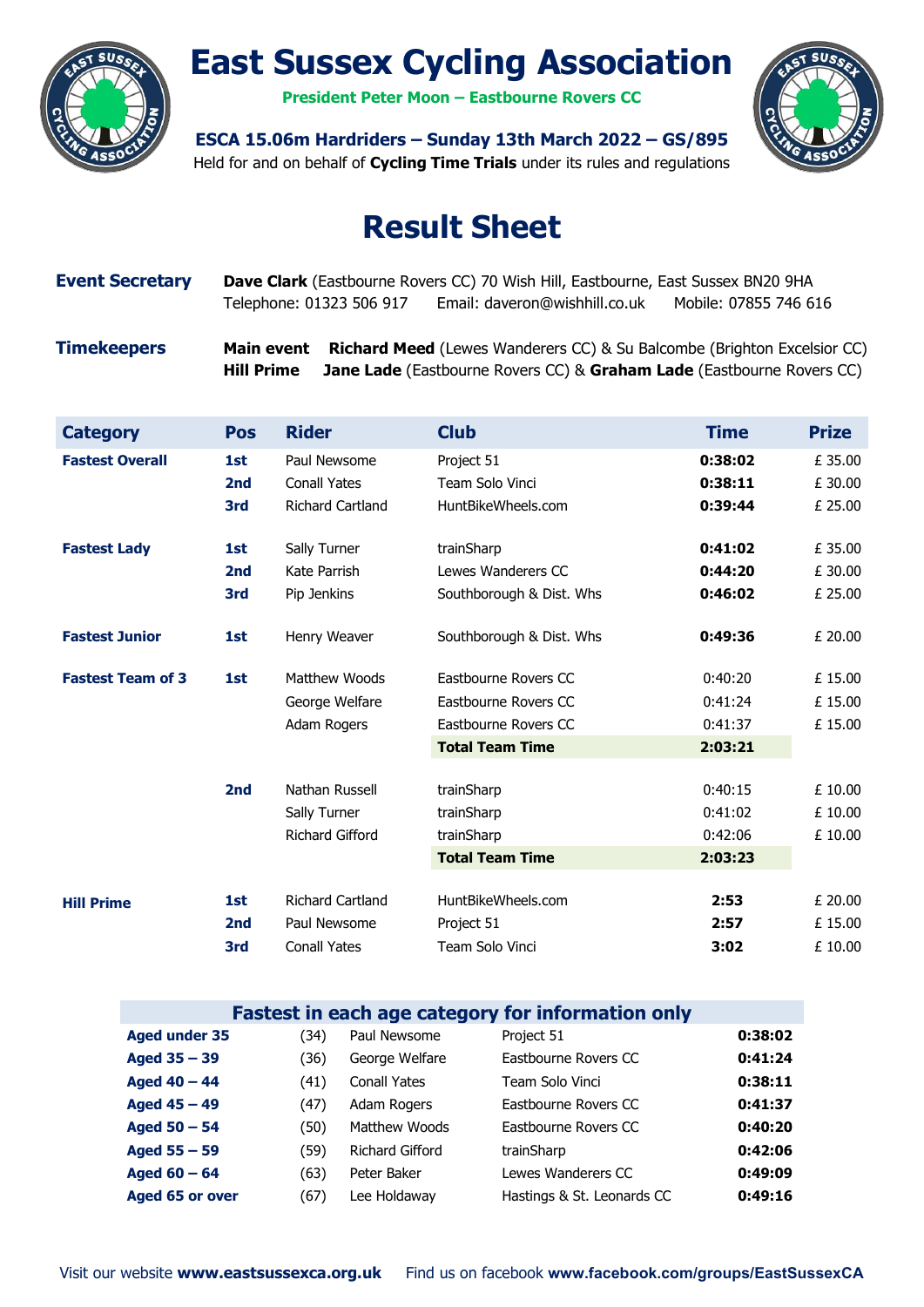#### ESCA 15.06m Hardriders – Sunday 13th March 2022 – GS/895

#### This event is held for and on behalf of Cycling Time Trials under its rules and regulations

#### Overall Result Sheet

| <b>Pos</b>              | <b>Race</b><br><b>No</b> | <b>Rider</b>                 | <b>Club</b>                             | <b>Cat</b>  | Age      | <b>Time</b>      | <b>Prime</b>             | Pos on<br><b>Prime</b>  |
|-------------------------|--------------------------|------------------------------|-----------------------------------------|-------------|----------|------------------|--------------------------|-------------------------|
| 1                       | 43                       | Paul Newsome                 | Project 51                              | S           | 34       | 0:38:02          | 2:57                     | $\overline{2}$          |
| $\overline{\mathbf{2}}$ | 41                       | <b>Conall Yates</b>          | Team Solo Vinci                         | V           | 41       | 0:38:11          | 3:02                     | 3                       |
| 3                       | 29                       | <b>Richard Cartland</b>      | HuntBikeWheels.com                      | v           | 44       | 0:39:44          | 2:53                     | 1                       |
| 4                       | 42                       | Nathan Russell               | trainSharp                              | S           | 33       | 0:40:15          | 3:18                     | $\overline{7}$          |
| 5                       | 45                       | <b>Matthew Woods</b>         | Eastbourne Rovers CC                    | $\mathsf V$ | 50       | 0:40:20          | 3:15                     | 5                       |
| 6                       | 21                       | Owen Vidler                  | Hastings & St. Leonards CC              | S           | 22       | 0:40:34          | 3:02                     | $\overline{\mathbf{4}}$ |
| 7                       | 20                       | Sally Turner                 | trainSharp                              | WV          | 42       | 0:41:02          | 3:19                     | 8                       |
| 8                       | 40                       | George Welfare               | Eastbourne Rovers CC                    | $\sf S$     | 36       | 0:41:24          | 3:20                     | 9                       |
| 9                       | 30                       | Adam Rogers                  | Eastbourne Rovers CC                    | V           | 47       | 0:41:37          | 3:26                     | 10                      |
| 10                      | 39                       | <b>Tony Reeves</b>           | <b>GS Stella</b>                        | $\vee$      | 50       | 0:41:40          | 3:15                     | 5                       |
| 11                      | 44                       | <b>Richard Gifford</b>       | trainSharp                              | v           | 59       | 0:42:06          | 3:29                     | 12                      |
| 12                      | 5                        | Marcus Machell               | Hastings & St. Leonards CC              | v           | 49       | 0:43:42          | 3:36                     | 16                      |
| 13                      | 24                       | John Vidler                  | Hastings & St. Leonards CC              | v           | 50       | 0:44:04          | 3:40                     | 20                      |
| 14                      | 37                       | <b>Richard Burchett</b>      | Lewes Wanderers CC                      | V           | 50       | 0:44:15          | 3:31                     | 13                      |
| 15                      | 26                       | Iain Brogden                 | Eastbourne Rovers CC                    | $\sf V$     | 52       | 0:44:17          | 3:39                     | 19                      |
| 16                      | 19                       | Kate Parrish                 | Lewes Wanderers CC                      | <b>WS</b>   | 30       | 0:44:20          | 3:26                     | 10                      |
| 17                      | 27                       | Gareth Purves                | Hastings & St. Leonards CC              | V           | 41       | 0:44:28          | 3:46                     | 21                      |
| 18                      | 23                       | Neil Edwards                 | Lewes Wanderers CC                      | V           | 57       | 0:45:28          | 3:35                     | 15                      |
| 19                      | 33                       | Dan Street                   | Lewes Wanderers CC                      | V           | 48       | 0:45:32          | 3:39                     | 18                      |
| 20                      | 15                       | Pip Jenkins                  | Southborough & Dist. Whs                | <b>WS</b>   | 34       | 0:46:02          | 3:37                     | 17                      |
| 21                      | 4                        | Darren Haynes                | Lewes Wanderers CC                      | V           | 51       | 0:46:46          | 3:53                     | 22                      |
| 22                      | 9                        | Vince Todd                   | Hastings & St. Leonards CC              | V           | 54       | 0:47:11          | 3:53                     | 22                      |
| 23                      | 25                       | John McDonald                | trainSharp                              | v           | 57       | 0:47:53          | 3:54                     | 25                      |
| 24                      | 31                       | Gavin Richards               | Lewes Wanderers CC                      | V           | 51       | 0:48:06          | 4:16                     | 30                      |
| 25                      | $\overline{7}$           | <b>Martin Deaves</b>         | Hastings & St. Leonards CC              | V           | 40       | 0:48:30          | 4:01                     | 28                      |
| 26                      | 18                       | Kate Thomas                  | Lewes Wanderers CC                      | WV          | 42       | 0:48:31          | 3:57                     | 27                      |
| 27                      | 3                        | Clement Chan                 | Crawley Wheelers                        | V           | 44       | $*$ 0:48:37 $*$  | 3:56                     | 26                      |
| 28                      | 35                       | Peter Baker                  | Lewes Wanderers CC                      | V           | 63       | 0:49:09          | 3:35                     | 14                      |
| 29                      | 22                       | Lee Holdaway                 | Hastings & St. Leonards CC              | V           | 67       | 0:49:16          | 4:14                     | 29                      |
| 30                      | 14                       | Henry Weaver                 | Southborough & Dist. Whs                | <b>Jn</b>   | 16       | 0:49:36          | 3:53                     | 22                      |
| 31                      | 17                       | <b>Tracey Williams</b>       | <b>Brighton Mitre CC</b>                | WV          | 53       | 0:50:09          | 4:22                     | 32                      |
| 32                      | 12                       | Kevin Burton                 | Eastbourne Rovers CC                    | V           | 66       | 0:50:11          | 4:28                     | 33                      |
| 33                      | 32                       | Roger Hutchings              | VC Merlin                               | v           | 52       | 0:50:43          | 4:21                     | 31                      |
| 34                      | 10                       | Greg Blackwell               | Hastings & St. Leonards CC              | ٧           | 73       | 0:54:51          | 4:46                     | 34                      |
| 35                      | 13                       | David Beale                  | Lewes Wanderers CC                      | V           | 76       | 0:55:48          | 4:47                     | 35                      |
| 36                      | 16                       | Anita Turner                 | Eastbourne Rovers CC                    | WV          | 51       | 0:58:00          | 5:20                     | 36                      |
| 37                      | $\mathbf{1}$             | Peter Moon                   | Eastbourne Rovers CC                    | V           | 61       | 1:01:25          | 5:40                     | 37                      |
| 38                      | $\overline{2}$           | Chris Parker                 | Hastings & St. Leonards CC              | V           | 66       | 1:03:57          | 5:47                     | 38                      |
|                         | 6                        | Daniel Selmes                | Hastings & St. Leonards CC              | ٧           | 41       | DNS(A)           | <b>DNS</b>               |                         |
|                         | 8                        | Clint Allen                  | Lewes Wanderers CC                      | V           | 60       | DNS(A)           | <b>DNS</b>               |                         |
|                         | 11                       | Julian Scutter               | East Grinstead CC<br>Lewes Wanderers CC | V<br>V      | 63       | DNS(A)           | <b>DNS</b>               |                         |
|                         | 28<br>34                 | Mike Hannay<br>Paul Fletcher |                                         | V           | 60<br>43 | DNS(A)<br>DNS(A) | <b>DNS</b><br><b>DNS</b> |                         |
|                         |                          | Robert Lovett                | trainSharp<br>Team TMC                  |             |          |                  | <b>DNS</b>               |                         |
|                         | 36                       |                              |                                         | S           | 36       | DNS(A)           |                          |                         |
|                         | 38                       | Mark Edwards                 | Eastbourne Rovers CC                    | V           | 47       | DNS(A)           | <b>DNS</b>               |                         |

Rider No 3 – Clement Chan – time includes 35 second late start